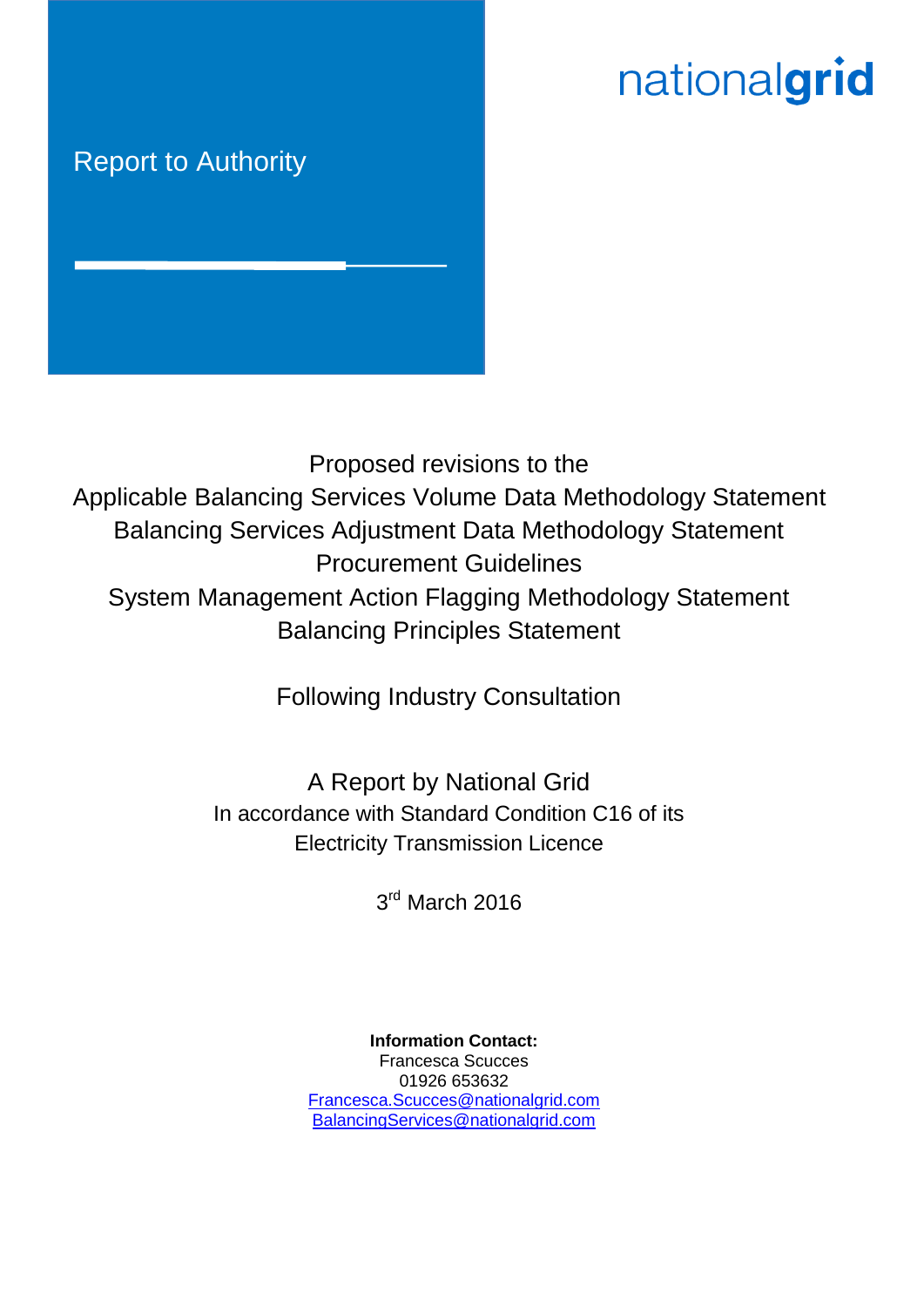# **Executive Summary**

In accordance with Standard Condition C16 of its Electricity Transmission Licence, National Grid has carried out an annual review<sup>1</sup> of the C16 Statements.

Proposed changes have been made to update the following documents:

- Applicable Balancing Services Volume Data Methodology Statement (ABSVD)
- Balancing Services Adjustment Data Methodology Statement (BSAD)
- Procurement Guidelines
- System Management Action Flagging Methodology Statement (SMAF)
- Balancing Principles Statement (BPS)

National Grid proposed the above changes via an industry C16 consultation document published on 28<sup>th</sup> January 2016. Industry responses to the consultation were requested by 25<sup>th</sup> February 2016. Responses were received from:

- ENGIE
- E.ON
- Elexon
- EDF

This report provides details of the outcome of the C16 consultation process undertaken by National Grid.

# **Recommendation**

-

In the industry C16 consultation, National Grid proposed changes to the statements to update the following:

- The Procurement Guidelines document (i) to ensure that the Commercial Ancillary Services can be provided by Authorised Electricity Operators<sup>2</sup> and not only by generators as currently stated in the document and (ii) to include DSBR and SBR in the "Information Provision Detail" section along with the other tendered services.
- The SMAF methodology to remove the requirements for NGET to provide the annual report on the accuracy of the flagging methodology.
- General contact details following internal organisational changes (from 1<sup>st</sup> October 2015) and the National Grid website link.

Following industry consultation, National Grid now presents to the Authority for consideration revised versions of the C16 Statements supporting:

(a) the changes to the Procurement Guidelines document outlined above,

(b) general changes as part of the review process, in particular housekeeping amendments to the contact details and the National Grid website link,

(c) further changes to the Procurement Guidelines document according to the suggestions received in the industry consultation.

Current versions of the C16 Statements can be found [http://www2.nationalgrid.com/uk/industry-information/electricity](http://www2.nationalgrid.com/uk/industry-information/electricity-codes/balancing-framework/transmission-license-c16-statements/)<u>[codes/balancing-framework/transmission-license-c16-statements/](http://www2.nationalgrid.com/uk/industry-information/electricity-codes/balancing-framework/transmission-license-c16-statements/)</u><br><sup>2</sup> As per NGET Electricity Transmission Licence (v8.0, November 2015) an Authorised Electricity Operator "means any person

<sup>(</sup>other than the licensee in its capacity as operator of the licensee's transmission system or the national electricity transmission system) who is authorised to generate, participate in the transmission of, distribute, or supply electricity or participate in the operation of an interconnector and for the purposes of standard conditions C7 (Prohibition on discriminating between users) to C9 (Functions of the Authority) inclusive shall include any person who has made an application to be so authorised which application has not been refused and any person transferring electricity to or from the national electricity transmission system across any interconnector (or who has made an application for use of an interconnector which has not been refused)".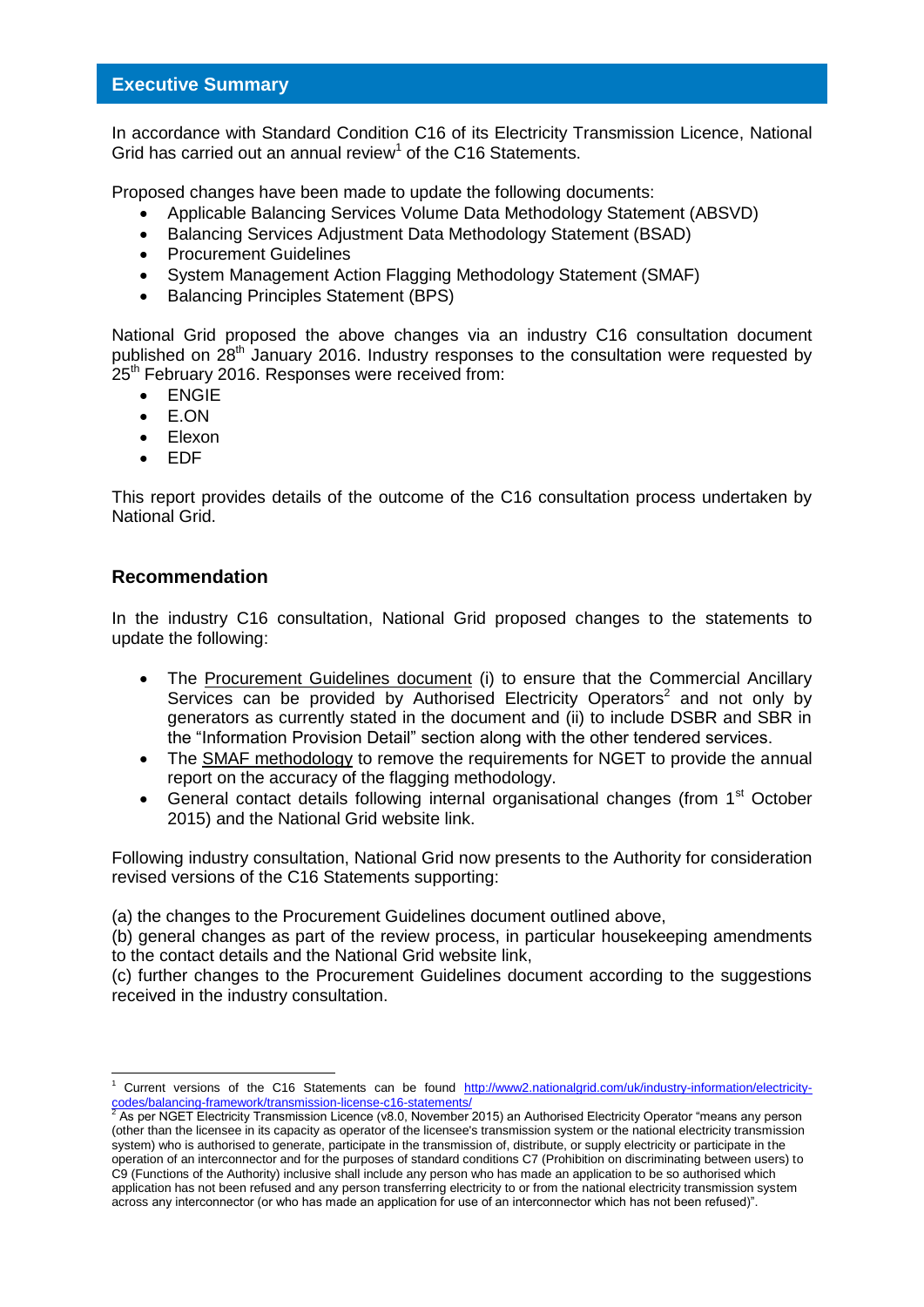However, we have decided not to remove the requirements for NGET to provide the annual report on the accuracy of the flagging methodology as a result of industry responses.

The revised versions of the C16 Statements recommended for approval incorporate both the revisions originally proposed by National Grid in the C16 consultation and the changes to these revisions as a result of the C16 consultation.

The final revised versions of the C16 Statements recommended for approval are included as Appendices A, B, E, H and I (no revised versions of the ABSVD, BSAD and BPS have been included as there were no changes to these following industry consultation).

The Authority is invited to approve either all the proposed changes or one or more of them based on the assigned 'ID' reference number.

If the Authority does not approve these proposed changes to the C16 Statements, the existing versions will remain in place. Subject to approval by the Authority, the proposed changes will become effective from 1<sup>st</sup> April 2016.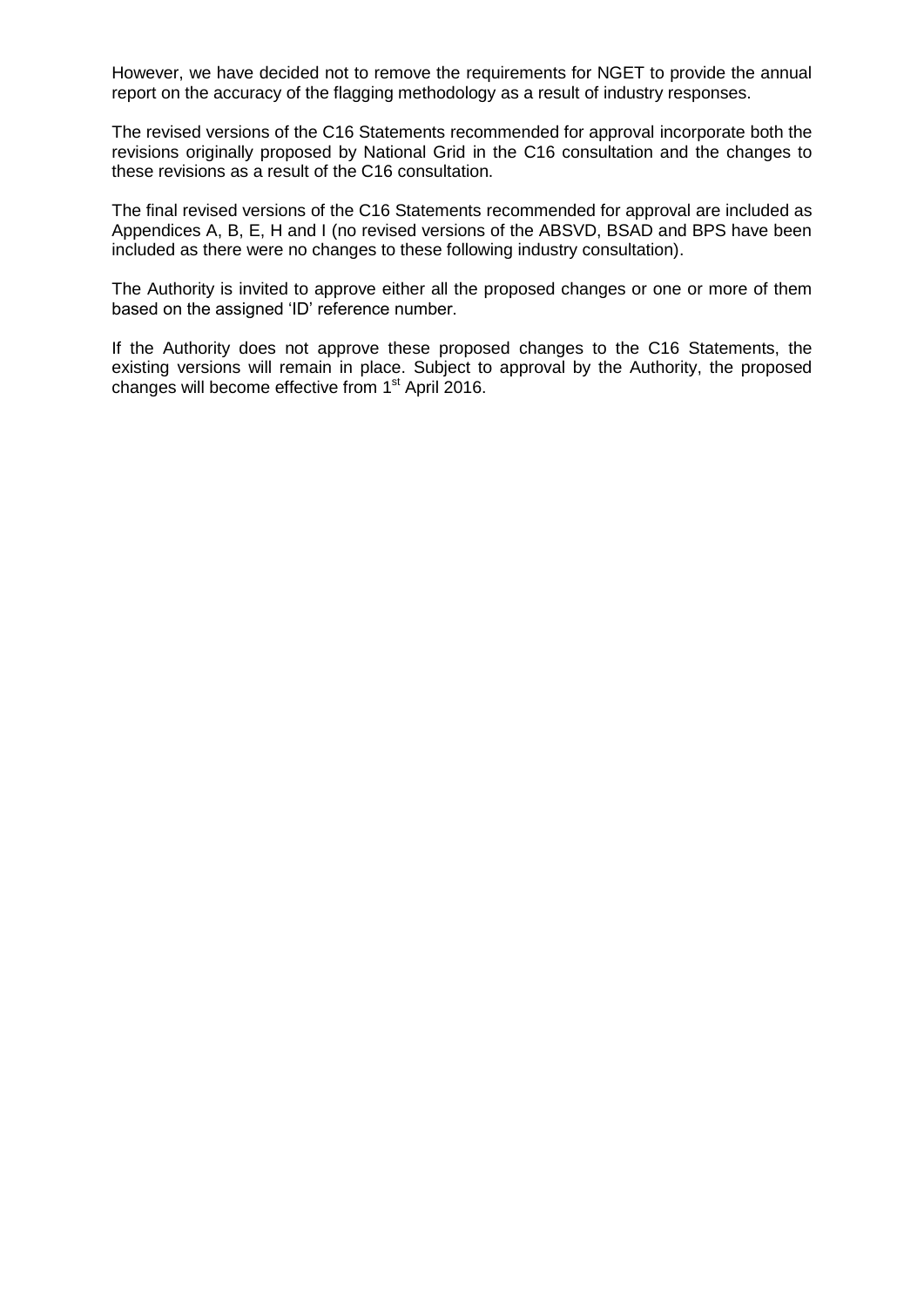# **Contents**

| 1              |                                                              |  |
|----------------|--------------------------------------------------------------|--|
| $\mathbf{2}$   | Proposed Changes to the ABSVD Methodology Statement  13      |  |
| 3              | Proposed Changes to the BSAD Methodology Statement 13        |  |
| 4              | Proposed Changes to the Procurement Guidelines 14            |  |
| 5              | Proposed Changes to the SMAF Methodology Statement 15        |  |
| 6              |                                                              |  |
| $\overline{7}$ |                                                              |  |
|                |                                                              |  |
|                |                                                              |  |
|                | APPENDIX C - Change Marked Procurement Guidelines  18        |  |
|                |                                                              |  |
|                |                                                              |  |
|                |                                                              |  |
|                |                                                              |  |
|                | APPENDIX H - Revised Change Marked Procurement Guidelines 18 |  |
|                |                                                              |  |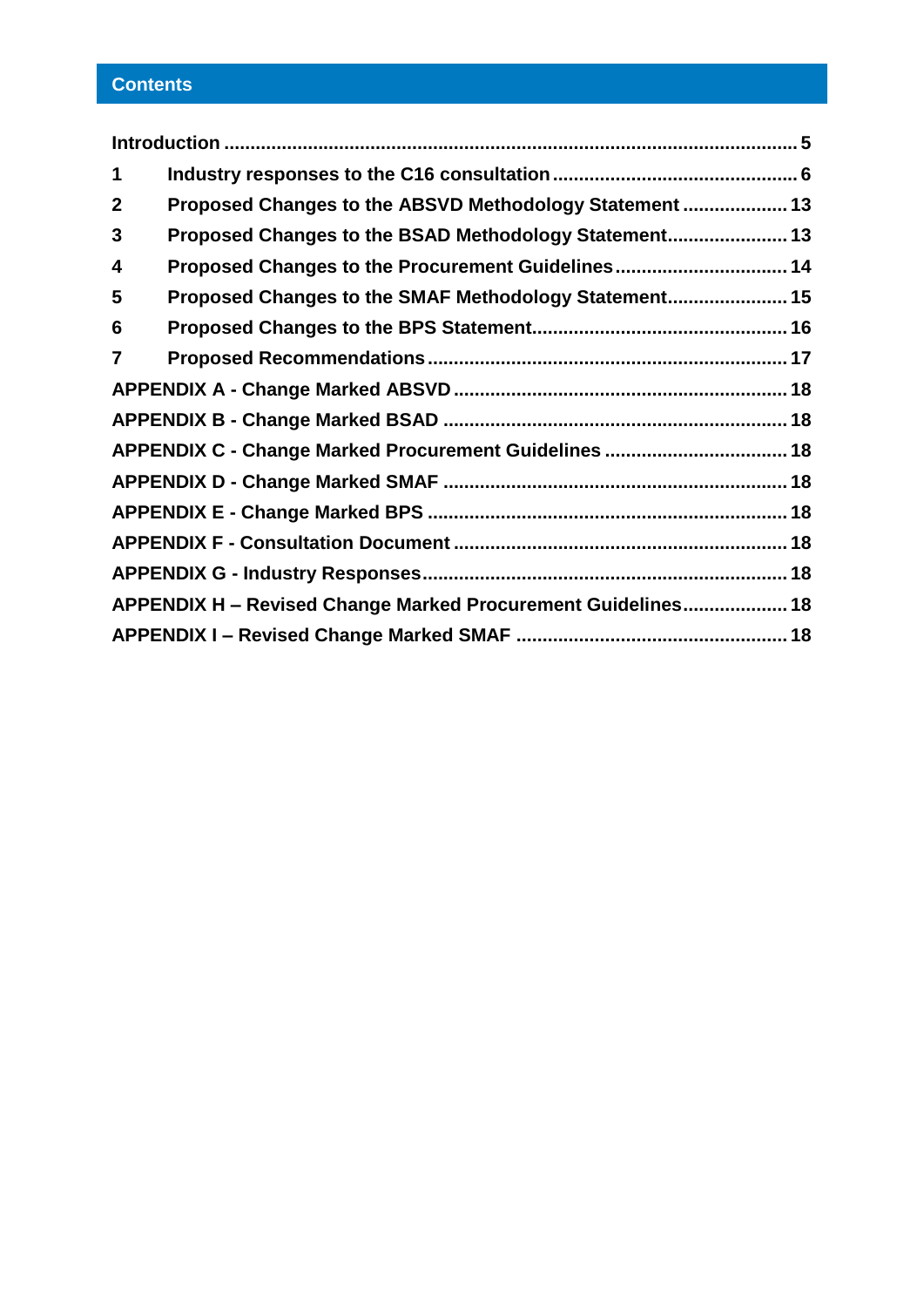<span id="page-4-0"></span>In accordance with Standard Condition 16 (C16) of its Electricity Transmission Licence, National Grid is required to conduct an annual review of all licence statements and, if appropriate, to propose changes to these documents.

The purpose of the annual review and consultation is to ensure that each of the applicable documents remains current by seeking industry views on any proposed changes. Proposed changes can only become effective if approved by the Authority.

A consultation was published on  $28<sup>th</sup>$  January 2016 requesting responses no later than  $25<sup>th</sup>$ February 2016. The Consultation Document was written to consult on the proposed changes to update the following:

- The Procurement Guidelines document (i) to ensure that the Commercial Ancillary Services can be provided by Authorised Electricity Operators and not only by generators as currently stated in the document and (ii) to include DSBR and SBR in the "Information Provision Detail" section along with the other tendered services.
- The SMAF methodology to remove the requirements for NGET to provide the annual report on the accuracy of the flagging methodology.
- General contact details following internal organisational changes (from 1<sup>st</sup> October 2015) and the National Grid website link.

These are standalone changes and it is our intention that they are considered independently of each other.

Respondents were asked to provide comments and views on the proposed changes individually. Each proposed change was assigned an 'ID' reference which was provided in case respondents wish to comment on the suitability of specific changes.

Responses were received from:

- ENGIE
- E.ON
- Elexon
- EDF

Following the closure of the consultation period, National Grid is required to prepare and submit a post-consultation report to the Authority within seven days in accordance with Electricity Transmission Licence Standard Condition C16 paragraph (8) by which National Grid invites the Authority to approve either all the proposed changes or one or more of them based on the assigned 'ID' reference number.

This report provides details of the proposed change and consultation process undertaken by National Grid.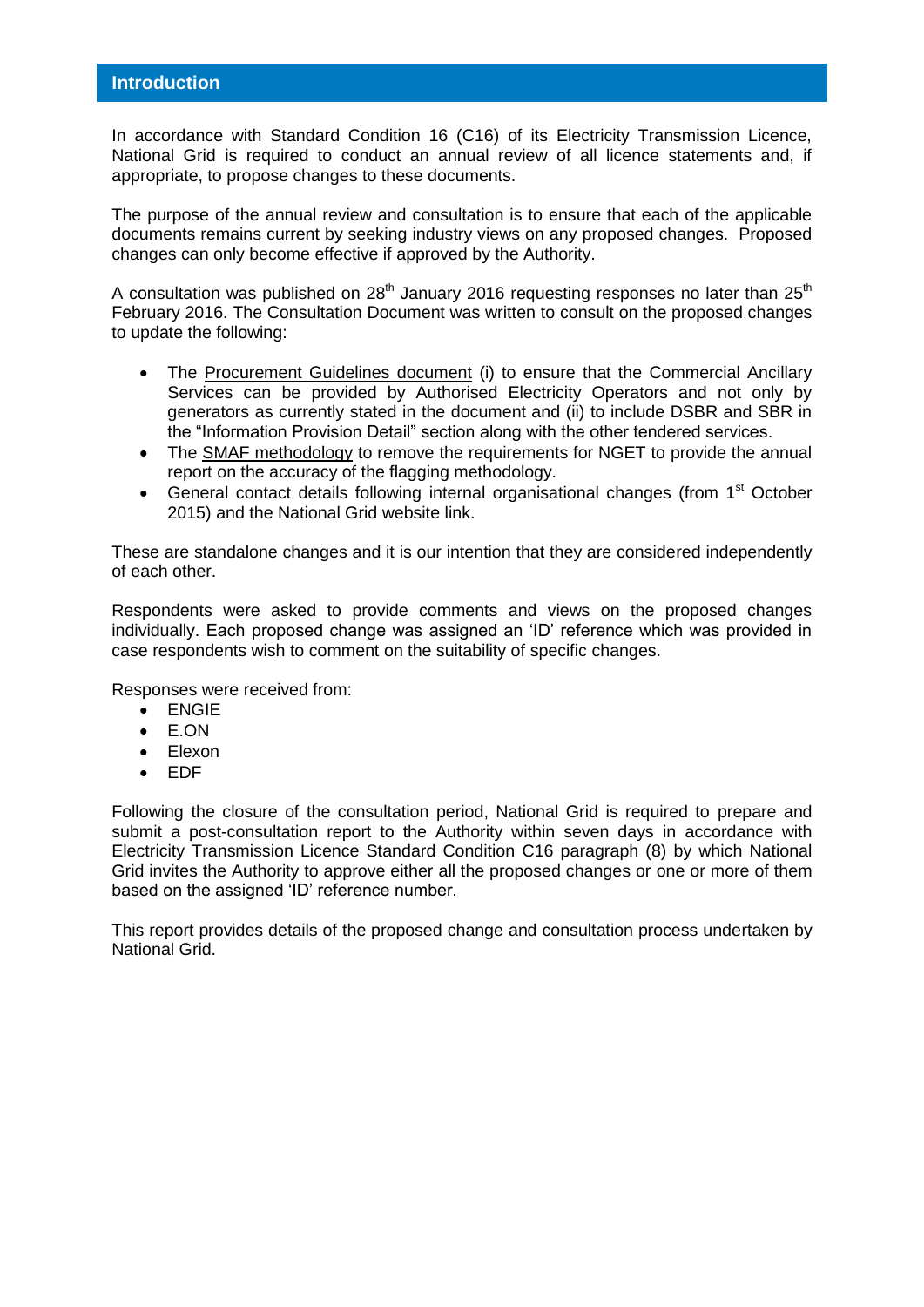# <span id="page-5-0"></span>**1 Industry responses to the C16 consultation**

# 1.1 **Consultation Questions**

The Consultation Document was written to consult on the proposed changes to update the following:

- The Procurement Guidelines document (i) to ensure that the Commercial Ancillary Services can be provided by Authorised Electricity Operators and not only by generators as currently stated in the document and (ii) to include DSBR and SBR in the "Information Provision Detail" section along with the other tendered services.
- The **SMAF methodology** to remove the requirements for NGET to provide the annual report on the accuracy of the flagging methodology.
- General contact details following internal organisational changes (from 1<sup>st</sup> October 2015) and the National Grid website link.

The complete industry responses are attached in full as Appendix G. A summary of responses is included below.

| <b>No</b>      | <b>Questions</b>                                                                                                                                                                                                  | <b>ENGIE</b> | <b>E.ON</b>  | <b>Elexon</b> | <b>EDF</b>                                         |
|----------------|-------------------------------------------------------------------------------------------------------------------------------------------------------------------------------------------------------------------|--------------|--------------|---------------|----------------------------------------------------|
| $\mathbf{1}$   | Do you agree that the changes proposed to the<br>ABSVD shown in Table 1 have been<br>implemented correctly to the ABSVD in<br>Appendix A? If not, please provide rationale.                                       | N/A          | Y            | N/A           | Y                                                  |
| $\overline{2}$ | Do you agree that the changes proposed to the<br>ABSVD shown in Table 1 and in Appendix A,<br>should be made? If not, please provide<br>rationale.                                                                | N/A          | Y            | N/A           | Y                                                  |
| 3              | Do you have any other comments in relation to<br>the changes proposed to the ABSVD?                                                                                                                               | N/A          | $\mathsf{N}$ | N/A           | N                                                  |
| $\overline{4}$ | Do you agree that the changes proposed to the<br>BSAD, shown in Table 2 have been<br>implemented correctly to the Procurement<br>Guidelines in Appendix B? If not, please provide<br>rationale.                   | N/A          | Y            | N/A           | Y                                                  |
| 5              | Do you agree that the changes proposed to the<br>BSAD, shown in Table 2 and in Appendix B,<br>should be made? If not, please provide<br>rationale.                                                                | N/A          | Y            | N/A           | Y                                                  |
| 6              | Do you have any other comments in relation to<br>the changes proposed to the BSAD?                                                                                                                                | Y            | $\mathsf{N}$ | Y             | Y                                                  |
| $\overline{7}$ | Do you agree that the changes proposed to the<br>Procurement Guidelines, shown in Table 3 have<br>been implemented correctly to the Procurement<br>Guidelines in Appendix C? If not, please provide<br>rationale. | N/A          | Y            | N/A           | Mostly yes,<br>with the<br>exception of<br>ID 3.7. |
| 8              | Do you agree that the changes proposed to the<br>Procurement Guidelines, shown in Table 3 and<br>in Appendix C, should be made? If not, please<br>provide rationale.                                              | N/A          | Y            | N/A           | Mostly yes,<br>with the<br>exception of<br>ID 3.7. |
| 9              | Do you have any other comments in relation to<br>the changes proposed to the Procurement<br>Guidelines?                                                                                                           | N/A          | ${\sf N}$    | N/A           | Υ                                                  |
| 10             | Do you agree that the changes proposed to the<br>SMAF, shown in Table 4 have been<br>implemented correctly to the SMAF in Appendix<br>D? If not, please provide rationale.                                        | N/A          | Υ            | N/A           | Υ                                                  |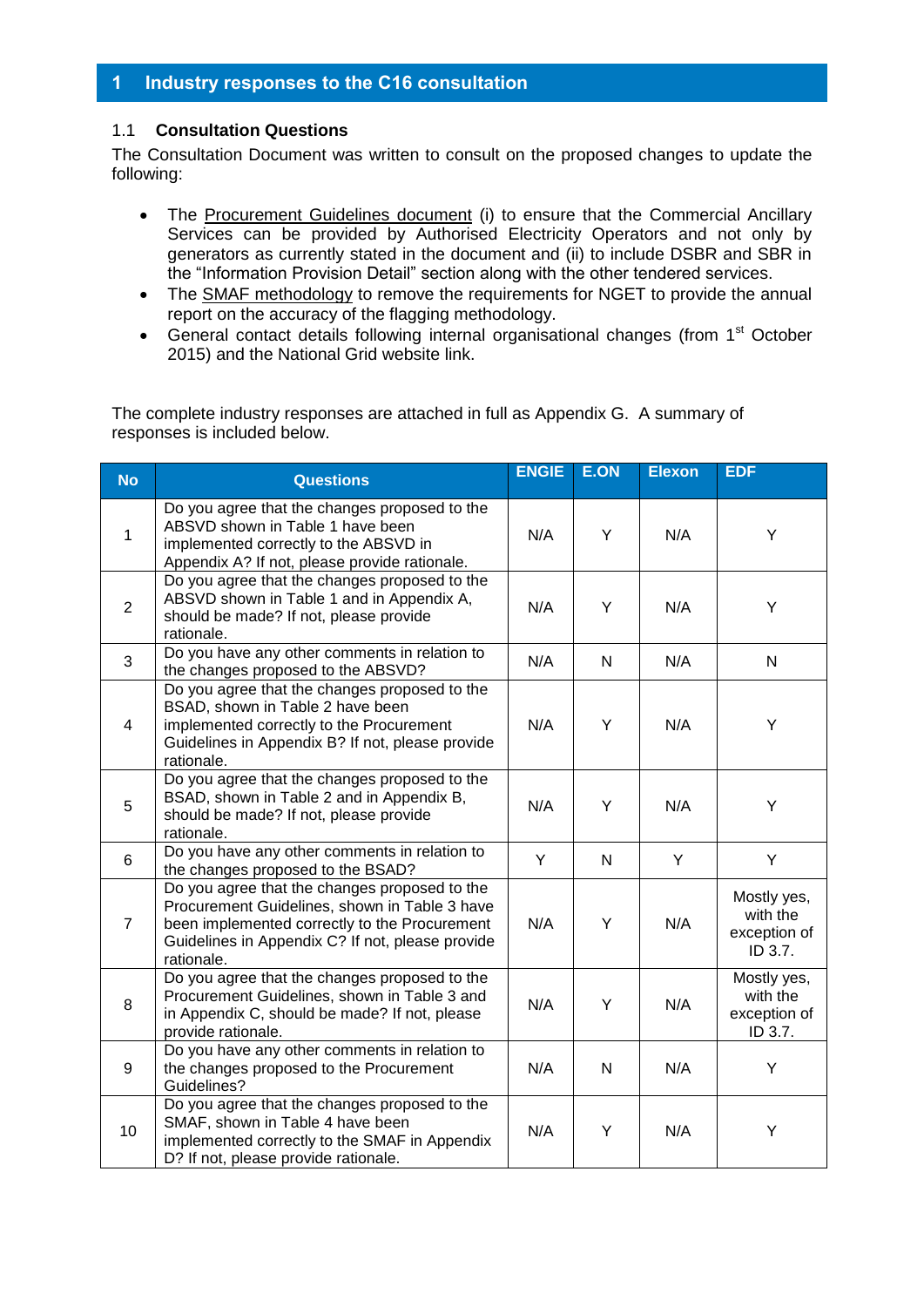| <b>No</b>       | <b>Questions</b>                                                                                                                                                         | <b>ENGIE</b> | <b>E.ON</b> | <b>Elexon</b> | <b>EDF</b>                                         |
|-----------------|--------------------------------------------------------------------------------------------------------------------------------------------------------------------------|--------------|-------------|---------------|----------------------------------------------------|
| 11              | Do you agree that the changes proposed to the<br>SMAF, shown in Table 4 and in Appendix D,<br>should be made? If not, please provide<br>rationale.                       | N/A          | Υ           | N/A           | Mostly yes,<br>with the<br>exception of<br>ID 4.5. |
| 12 <sup>2</sup> | Do you have any other comments in relation to<br>the changes proposed to the SMAF?                                                                                       | N/A          | N           | Υ             | N                                                  |
| 13              | Do you agree that the changes proposed to the<br>BPS, shown in Table 5 have been implemented<br>correctly to the BPS in Appendix E? If not,<br>please provide rationale. | N/A          | Υ           | N/A           |                                                    |
| 14              | Do you agree that the changes proposed to the<br>BPS, shown in Table 5 and in Appendix E,<br>should be made? If not, please provide<br>rationale.                        | N/A          | Υ           | N/A           |                                                    |
| 15              | Do you have any other comments in relation to<br>the changes proposed to the BPS?                                                                                        | N/A          | N           | N/A           | N                                                  |

Industry responses to the consultation questions are shown below, together with National Grid's view (only the consultation questions which provided rationale for responses are shown).

# 1.1.1 Changes to the BSAD

# *Consultation Question 6*

*Do you have any other comments in relation to the changes proposed to the BSAD?*

#### **Industry Response:**

ENGIE

Yes.

ENGIE's comments on the 2016 C16 consultation relate to the data contained within the Balancing Services Adjustment Data (BSAD) submissions made by National Grid to the Balancing Mechanism Reporting System (BMRS).

# **Transparency of pre-gate closure BSAD trades**

1. National Grid enters into bilateral trades in advance of gate closure. If these are struck before 17:00 day ahead they are notified on the BMRS through a BSAD submission at 17:00 D-1. After this, any further trades are notified on the BMRS just after Gate Closure. These BSAD submissions are used in the calculation of the indicative cashout price published 15 minutes after the end of the Settlement Period.

2. These bilateral trades can be for large volumes and be in the hundreds of pounds per MWh so might impact on the cashout price. This places the counterparty to the trade in an advantageous position; in advance of publication of BSAD trades on the BMRS, only it knows of the trade and that it may influence both the direction of the system and also the cashout price; the rest of the market is unaware of this information. In the interests of market transparency, pre gate closure trades undertaken by the SO should be notified on the BMRS as soon as they are struck.

#### **Non BM STOR**

3. The Transmission Company is required to report an estimate of BSAD as soon as reasonably practicable after Gate Closure, in accordance with BSC section Q6.3.1(a)(ii). Because the Transmission Company typically dispatches non-BM STOR after Gate Closure and reports BSAD very shortly after Gate Closure, any Non-BM STOR use is typically reported in BSAD to Settlement Administration Agent the next day.

4. This information on the use of non BM STOR is then incorporated in the revised imbalance cashout price for the II Settlement Run which takes place 5 working days (WD) later. This means that the BMRA's indicative system price does not include non-BM STOR actions taken after Gate Closure.

5. The BSAD methodology statement therefore has no explicit route for the inclusion of non BM STOR volumes and prices to be incorporated in the indicative cashout price calculation published 15 minutes after the end of the settlement period.

6. Once Non BM STOR is included in BSAD it can have a notable impact on the cashout price (since P305 was implemented, once this information is include the price calculation, the imbalance cashout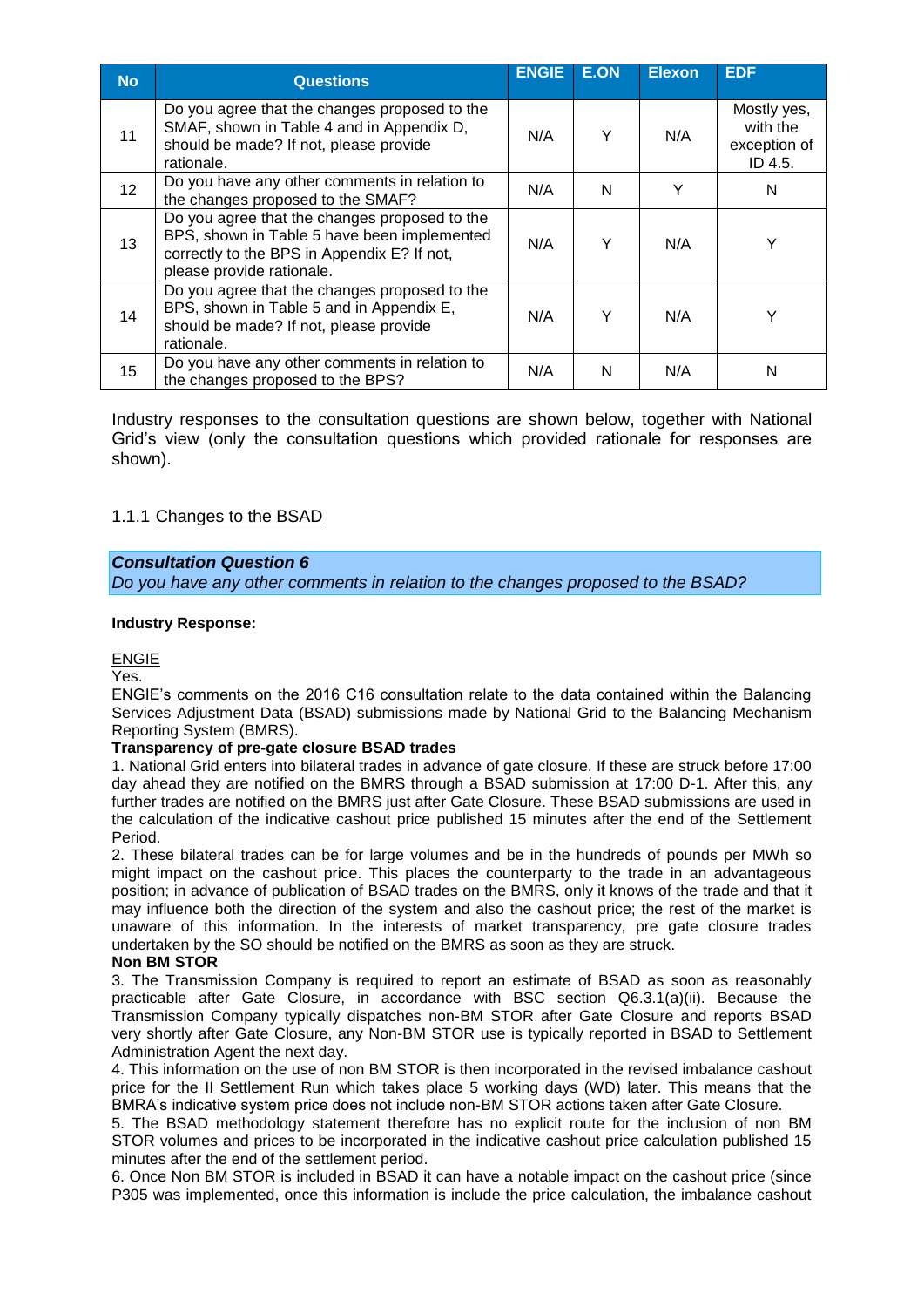price has increased by up to £70/MWh between the indicative price and the price published in the II settlement run). On occasions it has also changed the system direction from long to short. To improve the accuracy of the indicative cashout price and provide better price signals for future settlement periods, ENGIE believes that this must be addressed and non BM STOR use included in the indicative cashout price.

7. There are some options for indicative cashout prices to include non BM STOR instructions. These are:

a) Delay the 'just after Gate Closure BSAD submission' to the end of the Settlement Period so that it can incorporate any non BM STOR instructions. Under this option, there would be a delay in notifying the market of BSAD trades struck by National Grid between the initial 17:00 D-1 BSAD submission and Gate Closure.

b) National Grid provides a further BSAD submission after Gate Closure that captures any further BSAD trades taken in the Balancing Mechanism.

c) National Grid could as suggested in paragraph 2 publish its pre gate closure BSAD trades as they are struck (benefitting market transparency) and delay the 'just after Gate Closure' submission so that it can incorporate estimates of non BM STOR instructions. The delay highlighted in (a) above would not then be an issue as the post Gate Closure submission would only contain BSAD trades taken after Gate Closure.

#### **Demand Side Balancing Reserve (DSBR)**

8. The BSAD Methodology Statement states that DSBR will be included in a post event resubmission of BSAD. The delay means that indicative cashout prices (published 15 minutes after the end of the settlement period) cannot reflect the use of this last resort balancing services and so do not capture in a timely fashion this scarcity signal.

9. ENGIE has raised a BSC modification that would place a requirement to provide DSBR dispatched volumes to central settlements in time for the indicative price calculation. Until this can be achieved, National Grid should publish how much DSBR has been instructed in each settlement period when it is called and BSC parties can make their own assessment of the impact. Currently, instructed volumes are only made public the day after DSBR is called. By then it is too late to respond to the information provided.

#### Elexon

Yes.

National Grid's consultation notes that whilst not on this occasion, it is considering future changes to the BSAD Methodology Statement that may require corresponding changes to the BSC.

ELEXON, like National Grid, is preparing to deliver a considerable programme of system changes over the next 12 months. Because of the scale of this work programme and associated risks, we urge National Grid to work closely with ELEXON to help identify in a timely manner any interdependencies between future changes to the BSAD Methodology Statement and the BSC. As a rule, even if National Grid does not know the exact nature of change, it should liaise with ELEXON's Change Assessment team (bsc.change@elexon.co.uk) to highlight the risk and help identify the extent of any BSC change necessary.

We also note that National Grid's consultation is running concurrent with issues raised with the BSC Panel by ENGIE about National Grid's reporting of BSAD to ELEXON. In particular, ENGIE has expressed concern that existing requirements and processes for reporting BSAD may not enable Indicative System Prices, calculated within 15 minutes of the end of a Settlement Period, to effectively reflect the costs of certain Balancing Services. ENGIE has proposed modifications to the BSC1 that seek to clarify National Grid's requirements to report BSAD (and in particular DSBR and Non-BM STOR) to enable a more accurate calculation of Indicative System Prices. Given that the BSAD Methodology Statement specifies in more detail than the BSC what Balancing Services constitute BSAD and when National Grid reports these services, we envisage that the BSAD Methodology Statement will need changing in parallel with any approved changes to the BSC. For example, the BSAD Methodology Statement might need changing to make it clearer what Balancing Services National Grid reports at the times specified in BSC Section Q 6.3. Please note that we are already discussing these Modification Proposals with National Grid's Alex Haffner.

Finally, consideration of the issue raised by ENGIE has increased interest in the detail of the BSAD Methodology Statement. We note that there may be other opportunities to improve the level of detail in the Statement to better define different Balancing Services and in particular specify how volumes and costs associated to these services should be calculated and reported. We would be happy to work with National Grid to share our thoughts. For example, it is unclear how National Grid determines the volume of Non-BM STOR to report. National Grid could make it explicit whether Non-BM STOR volumes are determined from the point at which the STOR provider starts ramping up (and therefore includes volumes for ramping) to the point the provider starts to ramp down? Or are Non-BM STOR volumes based on the point at which the provider reaches its MEL/exceeds SEL to the point when output falls below MEL or SEL?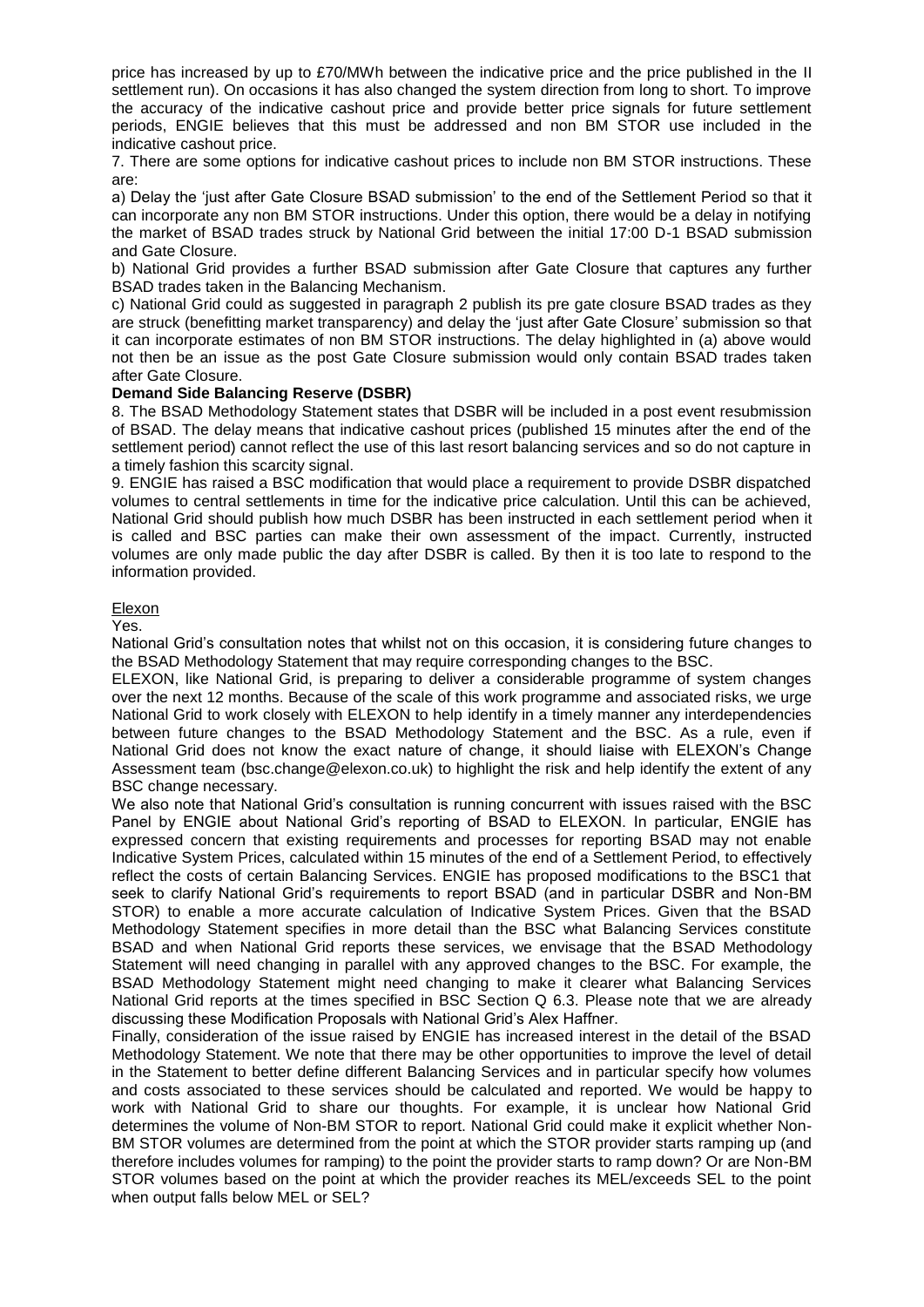EDF Yes.

• BSC Modification Proposal P305 increases the sensitivity of imbalance prices to actions taken by NGET, and we strongly support initiatives for more timely reporting by NGET of all balancing actions it takes, including non-BM actions and DSBR, and inclusion of these actions in indicative imbalance prices immediately after each settlement period.

• We acknowledge there are technical issues in achieving this, but expect NGET to give this more priority, reflecting the significance it has for market participants trying to decide the most effective approach for forward trading and balancing, and the general EU thrust for timely transparency.

• We expect revisions to the BSAD Methodology Statement in future to achieve this. BSC Modification Proposals P333 and P335 (and related proposals which may be made) seek to address this issue, and we expect appropriate changes to the BSAD Methodology and execution, with or before delivery of these proposals.

#### **National Grid's View**

Three responses to this consultation expressed concerns around the 'Transparency of pre-gate closure BSAD trades' and 'Inclusion of DSBR and Non BM STOR in the cashout price'.

With regard to the former, this issue relates to the time at which forward contracts are submitted (e.g. if after the 17:00 deadline as set out in Section Q6.3.1(a)(i) of the BSC).

This is being looked into alongside the implementation of a new NGET trading system to ensure that we can publish the data in a timely manner and in a way that addresses the concerns raised.

At this stage we do not believe that amending the BSAD Methodology resolves the issue. However we note the close relation with the P335 BSC Modification and therefore, upon introduction of the NGET new trading system and/or approval of P335, changes may be appropriate in relation to the BSAD Methodology.

Regarding the Non BM STOR and DSBR inclusion in the cashout price, we note the interaction between the C16 review process and the ongoing BSC activity in this area (e.g. BSC Modifications P333 and P335 as well as the similar Change Proposal in relation to SBR). As a result of this interaction, we suggest that it is better to make any corresponding C16 changes following the conclusion of these BSC modifications and CP as part of a standalone C16 interim review later in the year rather than attempting to pre-determine the outcome now.

It is worth noting, as per the Ofgem statement released on  $1<sup>st</sup>$  March 2016<sup>3</sup>, that there is uncertainty regarding the future of SBR and DSBR following proposed changes to the CM regime. This could mean that SBR and DSBR services would not be needed for the winter 2017/18 and will be in place for the winter 2016/17 only.

In relation to the Elexon response, we acknowledge the scale of the work programme and the associated risks and, noting the increasingly close relation between the BSC and C16, we will look to liaise better with Elexon to ensure that any potential BSC changes are identified and captured at the earliest possible stage.

Also we note that the level of detail in the BSAD Statement might be improved. With this regard, we welcome thoughts and suggestions and will work to see what additional value can be added as part of the wider C16 process review we are currently carrying out.

# 1.1.2 Changes to the Procurement Guidelines

# *Consultation Question 7*

*Do you agree that the changes proposed to the Procurement Guidelines, shown in Table 3 have been implemented correctly to the Procurement Guidelines in Appendix C? If not, please provide rationale.*

# **Industry Response:**

# EDF

Mostly yes, with the exception of ID 3.7.

 3 [https://www.ofgem.gov.uk/system/files/docs/2016/02/ofgem\\_open\\_letter\\_on\\_future\\_sbr\\_and\\_dsbr\\_given\\_proposal\\_to\\_run\\_a\\_](https://www.ofgem.gov.uk/system/files/docs/2016/02/ofgem_open_letter_on_future_sbr_and_dsbr_given_proposal_to_run_a_ca_auction_for_2017_18_2.pdf) [ca\\_auction\\_for\\_2017\\_18\\_2.pdf](https://www.ofgem.gov.uk/system/files/docs/2016/02/ofgem_open_letter_on_future_sbr_and_dsbr_given_proposal_to_run_a_ca_auction_for_2017_18_2.pdf)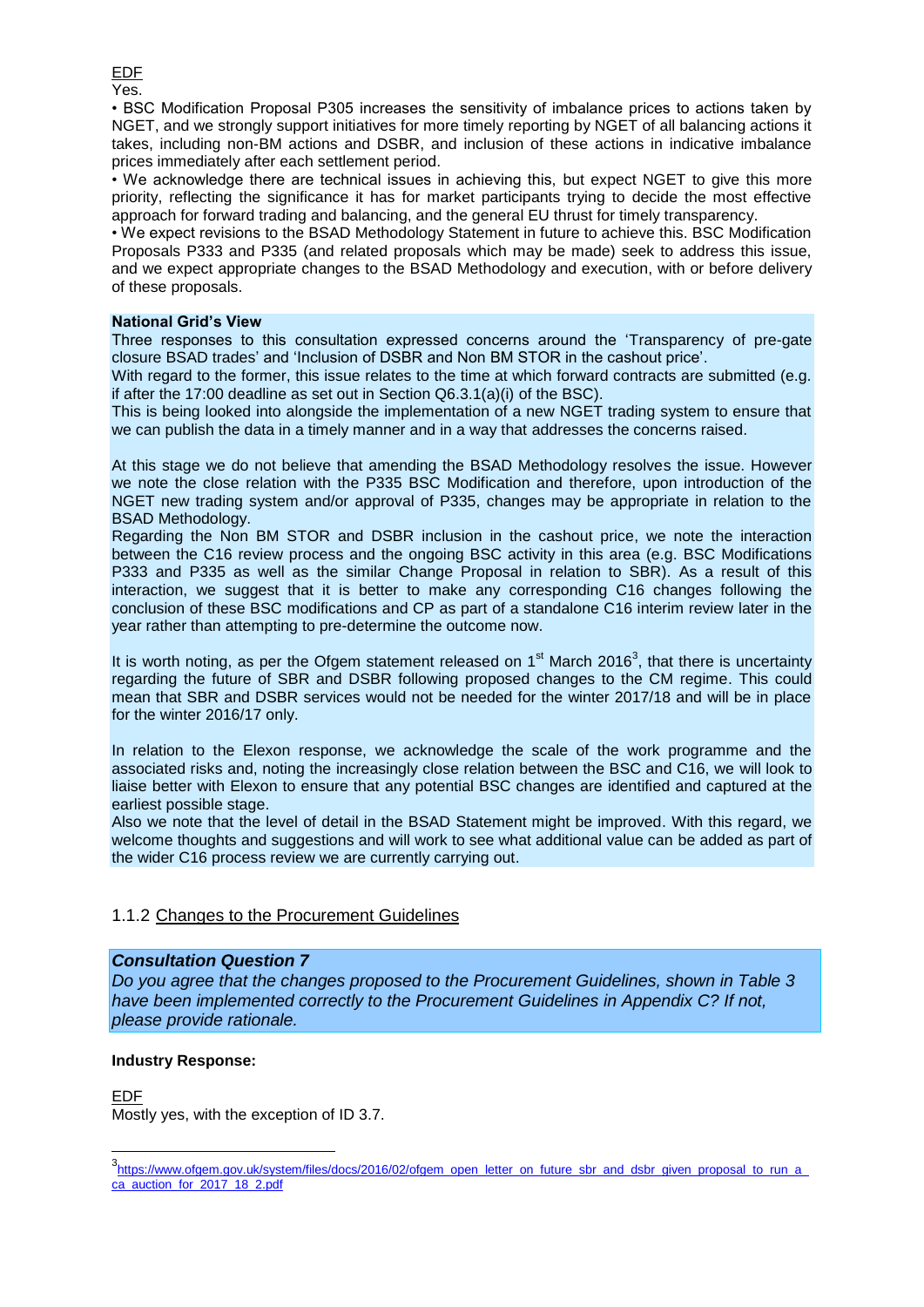• ID 3.7 states: Insertion of text "… DSBR (after the event) and SBR (published on BMRS)"

• But the actual change on the PG is "DSBR (as required) and SBR (as required)".

#### **National Grid's View**

This was a typo in the Consultation document. The correct proposed change is the one included in the change marked version of the Procurement Guidelines document attached as Appendix C in the consultation ("…*DSBR (as required) and SBR (as required)*", Page 29-30 – PART E, Sec 3).

#### *Consultation Question 8*

*Do you agree that the changes proposed to the Procurement Guidelines, shown in Table 3 and in Appendix C, should be made? If not, please provide rationale.*

#### **Industry Response:**

EDF

Mostly yes, with the exception of ID 3.7.

In relation to ID 3.7:

• We believe the results of the tender should be published 'as required, but no later than 1 month after the tender' and 'the quantities and price of DSBR instructed will be available to the market immediately after the DSBR provider is instructed'.

• The accompanying information on Table 2, page 35 seems to suggest that National Grid will publish the precise quantity of DSBR (despatched and) delivered. However, we understood that National Grid was unable to provide the actual delivered quantity. Could National Grid confirm whether it is providing the actual quantity delivered?

• National Grid should also specify where exactly (not just "our website") the information is published.

#### **National Grid's View**

•All information is published in line with Invitation to Tender documentation on the DSBR website & the DSBR Procurement methodology. Validation of tenders is subject to receiving info from third party data collectors which takes time. National Grid then has bilateral discussions with providers if information we receive from the data collector doesn't match the tendered information. We run the assessment and then there is a further interaction with providers as to the contract volume (which may be less than tendered as a result of the validation process). As such, one month is not achievable and we do not publish exact timescales for this reason.

A message is reported on BM Reports when DSBR is instructed and we follow up with a spreadsheet on our website with quantities and price of DSBR instructed.

•The quantity of DSBR despatched is available on the website<sup>4</sup>. The actual quantity delivered is subject to NG receiving information from third party data collectors which is then interrogated by National Grid and the service providers. It remains our intention to publish the data once we are certain it is correct but have not stipulated timescales for doing so.

•We have a dedicated page for Contingency Balancing Reserve Services and here there is DSBR tender page & DSBR operational information page as well as other useful info. All tender documentation refers to the specific pages on our website at the link below:

[http://www2.nationalgrid.com/UK/Services/Balancing-services/System-security/Contingency-](http://www2.nationalgrid.com/UK/Services/Balancing-services/System-security/Contingency-Balancing-Reserve/)[Balancing-Reserve/](http://www2.nationalgrid.com/UK/Services/Balancing-services/System-security/Contingency-Balancing-Reserve/)

# *Consultation Question 9*

*Do you have any other comments in relation to the changes proposed to the Procurement Guidelines?*

#### **Industry Response:**

EDF

Yes.

-

• On p.28, with reference to DSBR, it says "annual tender supplemented by ad hoc tenders as required".

<sup>4</sup> http://www2.nationalgrid.com/UK/Services/Balancing-services/System-security/Contingency-balancing-reserve/Operational-Information/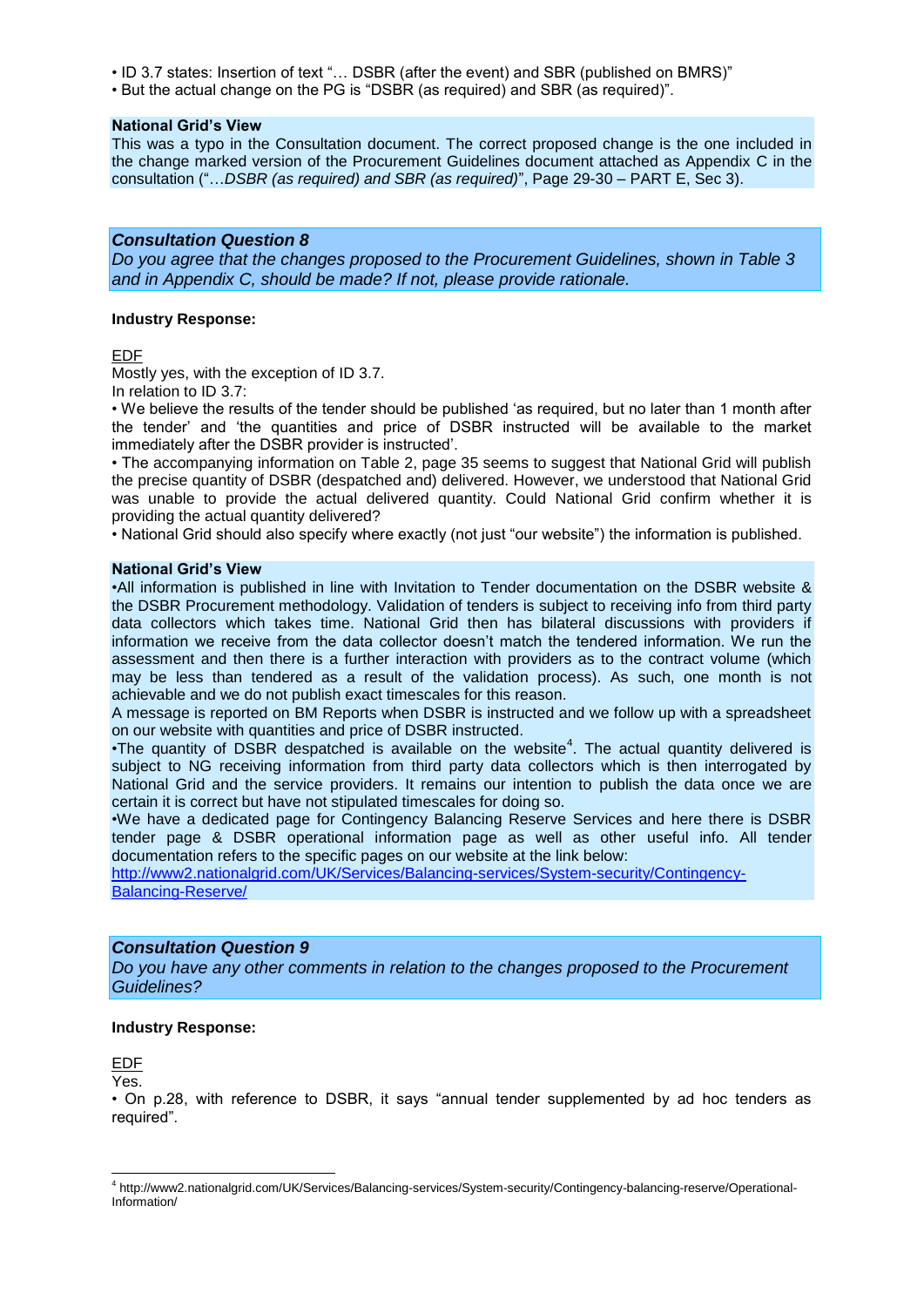• Similarly, for SBR, it says "as required to be effective between November and February of each winter season".

• National Grid should clarify that both are interim services to be discontinued after the implementation of the Capacity Market.

• Both products are to be used between November and February – not just SBR – so the description should be consistent.

#### **National Grid's View**

We agree with the suggestion to align the description of both the services so as to be consistent. Therefore we propose to change the text on p.28, with reference to the DSBR and SBR timescales, as follows:

"As required to be effective between November and February of each winter season until delivery of the Capacity Market".

#### 1.1.3 Changes to the SMAF

#### *Consultation Question 11*

*Do you agree that the changes proposed to the SMAF, shown in Table 4 and in Appendix D, should be made? If not, please provide rationale.*

#### **Industry Response:**

EDF

Mostly yes, with the exception of ID 4.5.

In relation to ID 4.5:

• We find the requirement for National Grid to produce a report each year regarding the accuracy of the flagging useful so do not agree the requirement should be removed.

• Therefore, we do not agree with the proposal to delete the text "In order to provide continued confidence to the industry, National Grid will report annually, as a minimum, on the accuracy of the flagging methodology."

#### **National Grid's View**

Based on the responses received regarding this point, we acknowledge the value of this report to Industry and therefore we will not remove the paragraph from the Statement as part of this review.

#### *Consultation Question 12*

*Do you have any other comments in relation to the changes proposed to the SMAF?*

#### **Industry Response:**

Elexon

Yes.

National Grid proposes to remove a requirement to produce an annual report covering the accuracy of SMAF. The purpose of the report is to provide assurance to market participants that National Grid accurately SO flags BOAs and minimises corrections to BOAs SO flag status, which can cause ELEXON to recalculate System Prices. The report estimates the level of accuracy that National Grid SO flagged BOAs and the potential impact on System Prices from erroneously flagging BOAs.

ELEXON has in the past contributed to National Grid's assessment of the impact of erroneously flagging on System Prices. However we note that National Grid has not published the report on its website since the 2012/13 report and so it is unclear whether SMAF performance has improved, stayed the same or worsened.

In light of recent changes to Imbalance Pricing arrangements (that potentially increase the impact of errors on Parties), BSC Parties and ELEXON have increased their focus on the quality and timeliness of data reporting by National Grid. We believe that National Grid should resume its SMAF accuracy reporting to provide assurance to Parties that System Prices are calculated in a timely and accurate manner.

Also, ELEXON periodically reviews certain aspects of the Imbalance Pricing arrangements on behalf of the BSC Panel. This is to provide assurance to the Panel and BSC Parties and to ensure ELEXON update System Price calculation parameters where appropriate. We believe that there may be a case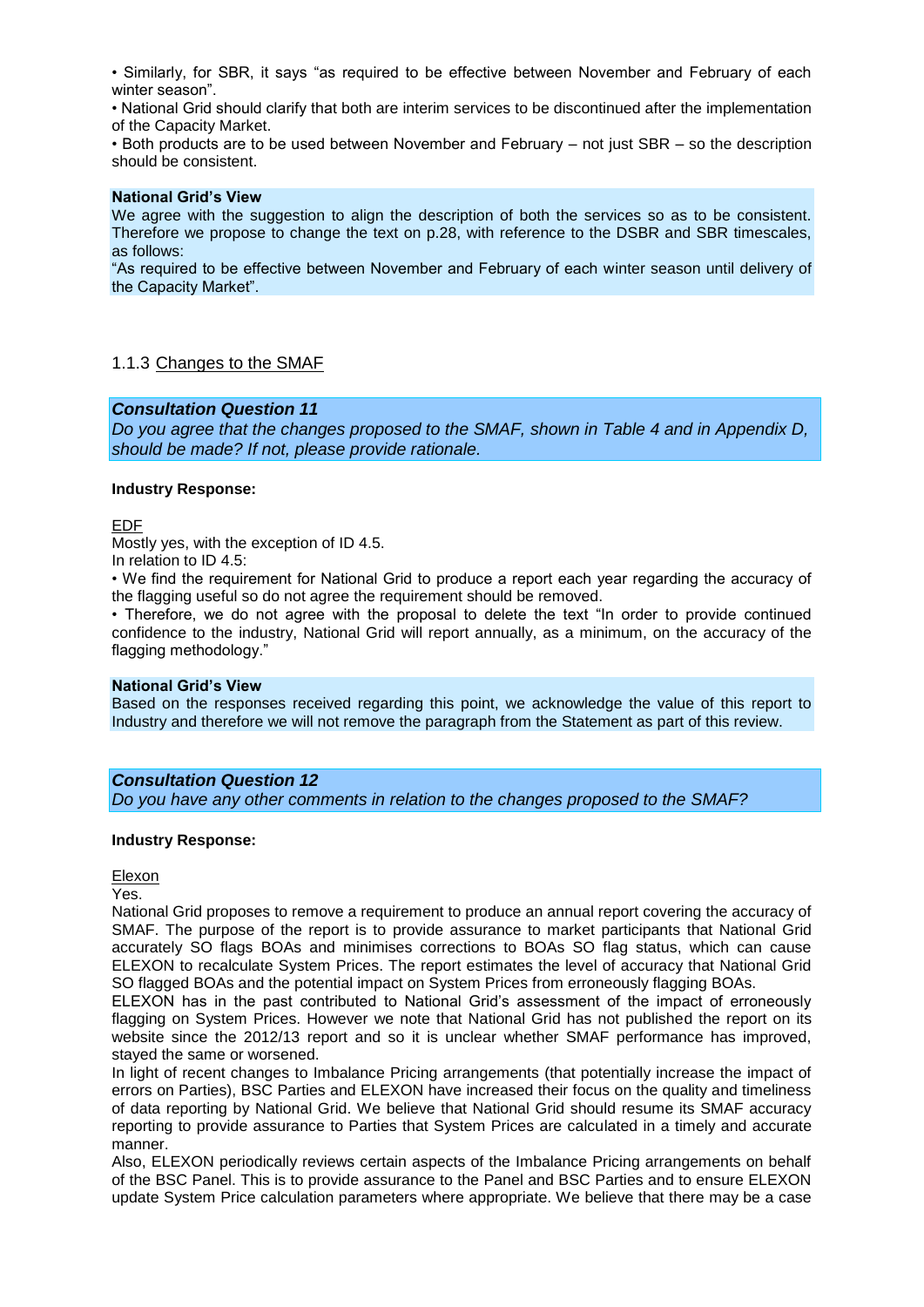for incorporating National Grid's SMAF Accuracy Report into this periodic review cycle. That is, its inclusion would enhance visibility and consideration of the report's findings and contribute toward providing assurance that System Prices are calculated in a timely and accurate manner.

#### **National Grid's View**

As stated above, based on the responses received regarding this point, we acknowledge the value of this report to Industry and therefore we will not remove the paragraph from the Statement as part of this review.

We will work to produce an up to date report in the next few months.

Also, we are comfortable with this report to be part of the periodic review cycle led by Elexon on behalf of the BSC Panel.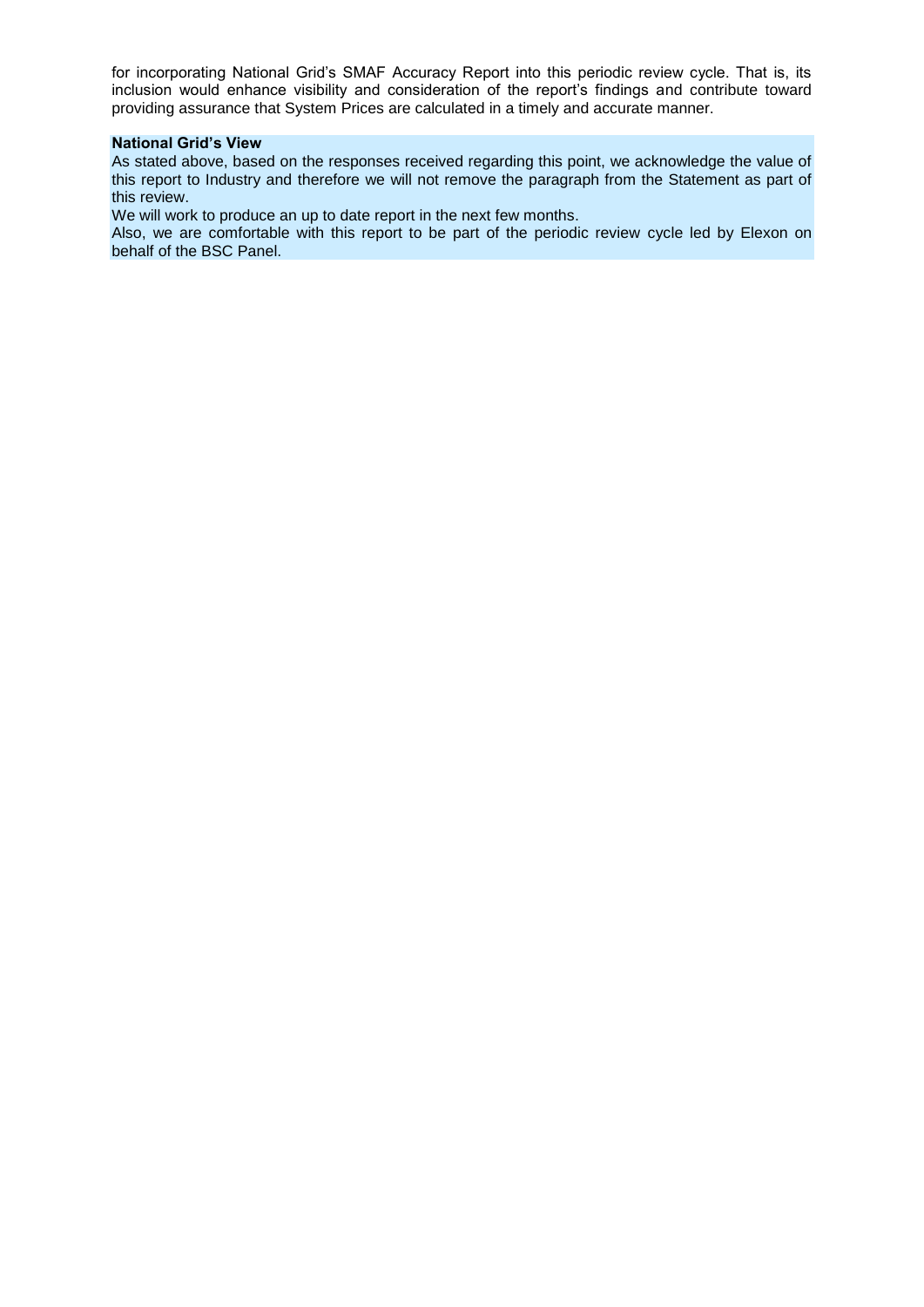# <span id="page-12-0"></span>**2 Proposed Changes to the ABSVD Methodology Statement**

National Grid consulted the industry on the following proposed change to the ABSVD Methodology.

# 2.1 **Proposed change to the ABSVD**

A few housekeeping amendments were needed to reflect the changes in the internal organisational structure went live on 1<sup>st</sup> October 2015 and to update the National Grid website link.

Changes are detailed in Table 1 below.

# **Table 1 – Proposed changes to the ABSVD**

| ID  | <b>Purpose of</b><br><b>Change</b> | <b>Reference</b>                  | <b>Change</b>                                                                          |
|-----|------------------------------------|-----------------------------------|----------------------------------------------------------------------------------------|
| 1.1 | Version<br>control                 | <b>Title Page</b>                 | Change to Effective Date<br>Change to Version Number                                   |
| 1.2 | change                             | Page 2 - Version control<br>table | Update to version control table                                                        |
| 1.3 | Update NG<br>website link          | Page 2-3, Page 6                  | Deletion of the old National Grid website link<br>and insertion of the up to date link |
| 1.4 | Update<br>contact<br>details       | Page 3, Page 6                    | Deletion of text "Commercial Frameworks"<br>and insertion of text "Market Change"      |

The proposed changes detailed above are shown in a changed marked version of the ABSVD attached as Appendix A.

# <span id="page-12-1"></span>**3 Proposed Changes to the BSAD Methodology Statement**

National Grid consulted the industry on the following proposed change to the BSAD Methodology.

# 3.1 **Proposed change to the BSAD**

A few housekeeping amendments were needed to reflect the changes in the internal organisational structure went live on 1<sup>st</sup> October 2015 and to update the National Grid website link.

Changes are detailed in Table 2 below.

| ID  | <b>Purpose of</b><br><b>Change</b> | <b>Reference</b>                  | <b>Change</b>                                                                          |
|-----|------------------------------------|-----------------------------------|----------------------------------------------------------------------------------------|
| 2.1 | Version<br>control                 | <b>Title Page</b>                 | Change to Effective Date<br>Change to Version Number                                   |
| 2.2 | change                             | Page 4 - Version control<br>table | Update to version control table                                                        |
| 2.3 | Update NG<br>website link          | Page 4                            | Deletion of the old National Grid website link<br>and insertion of the up to date link |
| 2.4 | Update<br>contact                  | Page 4                            | Deletion of text "Commercial Frameworks"<br>and insertion of text "Market Change"      |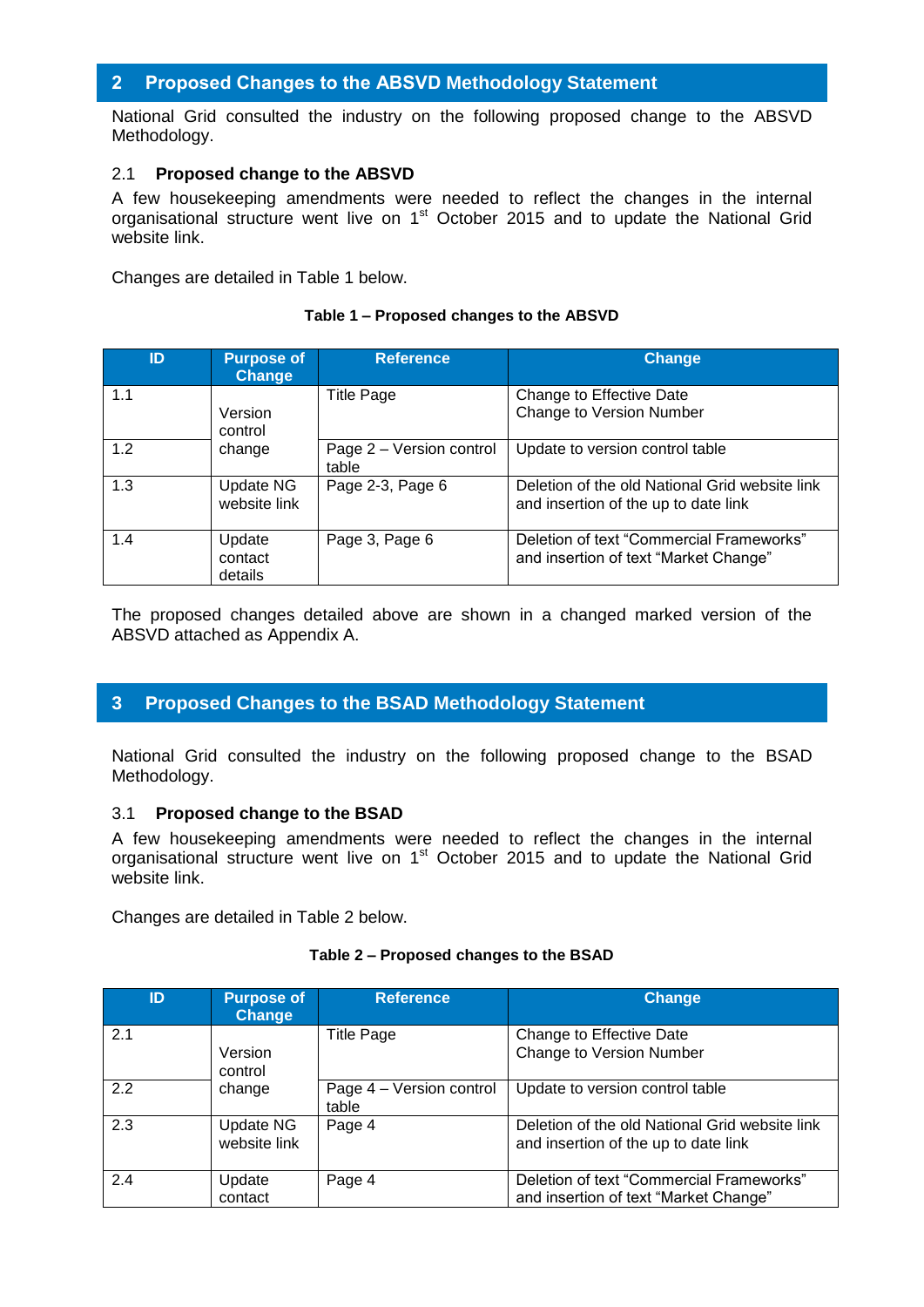| ID | <b>Purpose of</b><br><b>Change</b> | <b>Reference</b> | Change <sup>1</sup> |
|----|------------------------------------|------------------|---------------------|
|    | details                            |                  |                     |

The proposed changes detailed above are shown in a changed marked version of the BSAD attached as Appendix B.

# <span id="page-13-0"></span>**4 Proposed Changes to the Procurement Guidelines**

National Grid consulted the industry on the following proposed change to the Procurement Guidelines. Following consideration of the industry responses a few more changes have been made to the Statement and they are highlighted in yellow in the table below.

# 4.1 **Proposed change to the Procurement Guidelines**

In addition to the housekeeping amendments needed to reflect the changes in the internal organisational structure went live on 1<sup>st</sup> October 2015 and to update the National Grid website link, the Procurement Guidelines document has been updated:

- To ensure that the Commercial Ancillary Services can be provided by Authorised Electricity Operators and not only by generators as currently stated in the document. The existing wording (PART C, Section 1) states "*Commercial Ancillary Services. The following services, required from some generators and provided if agreement is reached […]*", however it would seem more appropriate to replace the term "generators" with "AEOs" as the latter is also previously used in the Procurement Guideline under the definition of "Ancillary Services" (PART A, Section 1).
- To include DSBR and SBR in the "Information Provision Detail" section along with the other tendered services.
- To align timescales for SBR and DSBR.
- To insert the National Grid website link.

Changes are detailed in Table 3 below.

| ID  | <b>Purpose of</b><br><b>Change</b>                           | <b>Reference</b>                          | <b>Change</b>                                                                                                                                                                                                                                                                                                                                                                                |
|-----|--------------------------------------------------------------|-------------------------------------------|----------------------------------------------------------------------------------------------------------------------------------------------------------------------------------------------------------------------------------------------------------------------------------------------------------------------------------------------------------------------------------------------|
| 3.1 | Version control                                              | <b>Title Page</b>                         | Change to Effective Date<br>Change to Version Number                                                                                                                                                                                                                                                                                                                                         |
| 3.2 | change                                                       | Page 3 - Version<br>control table         | Update to version control table                                                                                                                                                                                                                                                                                                                                                              |
| 3.3 | Update NG website<br>link                                    | Page 3, Page 31                           | Deletion of the old National Grid website link and<br>insertion of the up to date link                                                                                                                                                                                                                                                                                                       |
| 3.4 | Update contact<br>details                                    | Page 4, Page 7,<br>Page 25, Page<br>30-31 | Deletion of text "Commercial Frameworks" and<br>insertion of text "Market Change"                                                                                                                                                                                                                                                                                                            |
| 3.5 | Include AEOs as<br>providers of<br><b>Balancing Services</b> | Page 14 - PART<br>C, Sec 1                | Deletion of the text "generators" and insertion of the<br>text "AEOs"                                                                                                                                                                                                                                                                                                                        |
| 3.6 | Text formatting                                              | Page 22 - PART<br>C, Sec 2.4              | Formatting of text "Direct Arbitrage between different<br>balancing instruments in order to yield a lower overall<br>balancing cost. In order to comply with the<br>Transmission Licence, this would only be valid if an<br>immediate cost saving can be obtained by directly<br>replacing one balancing instrument to fulfil a specific<br>requirement with another which replaces the same |

# **Table 3 – Proposed changes to the Procurement Guidelines**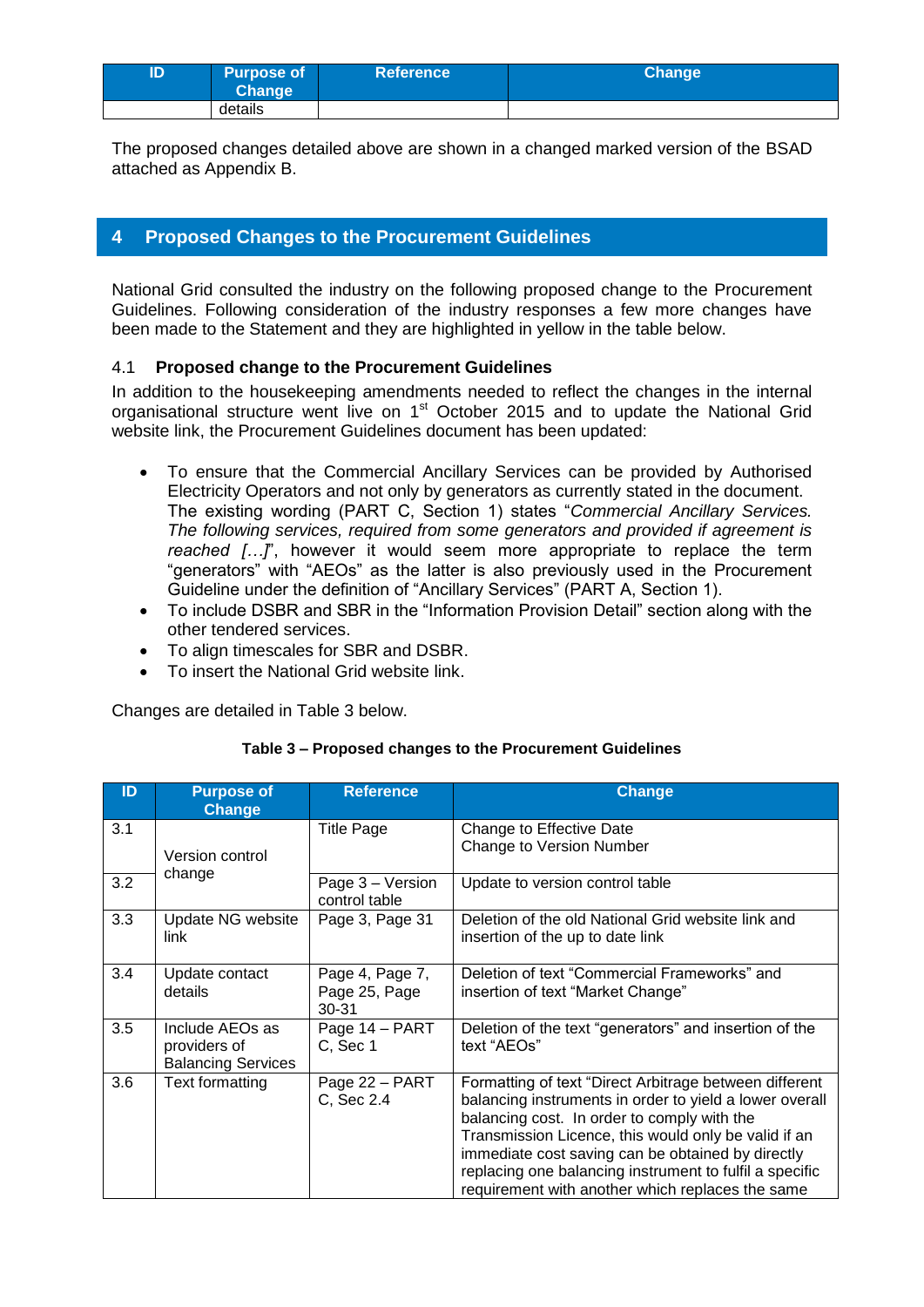| ID  | <b>Purpose of</b><br><b>Change</b>                                             | <b>Reference</b>                                                                                          | <b>Change</b>                                                                                                                                       |
|-----|--------------------------------------------------------------------------------|-----------------------------------------------------------------------------------------------------------|-----------------------------------------------------------------------------------------------------------------------------------------------------|
|     |                                                                                |                                                                                                           | requirement. An example of such a direct arbitrage<br>could be to sell a 12-month contract and replace it<br>with 2 consecutive 6-month contracts." |
| 3.7 | Include DSBR and<br>SBR in the<br>"Information<br>Provision Detail"<br>section | Page 31 - PART<br>E, Sec 3                                                                                | Insertion of text " DSBR (as required) and SBR (as<br>required)"                                                                                    |
| 3.8 | <b>Align timescales for</b><br><b>DSBR and SBR</b>                             | Page $28-29 -$<br>Table 1<br><b>BALANCING</b><br><b>SERVICES</b><br><b>SUMMARY</b><br><b>TABLE</b>        | "As required to be effective between November and<br>February of each winter season until delivery of the<br><b>Capacity Market"</b>                |
| 3.9 | <b>Insertion of the</b><br><b>National Grid</b><br>website link                | Page $37 - TABLE$<br>2: Balancing<br><b>Services</b><br>Information<br><b>Provision</b><br><b>Summary</b> | http://www2.nationalgrid.com/UK/Services/Balancing-<br>services/System-security/Contingency-balancing-<br>reserve/Operational-Information/          |

The proposed changes detailed above are shown in a revised changed marked version of the Procurement Guidelines as Appendix H.

# <span id="page-14-0"></span>**5 Proposed Changes to the SMAF Methodology Statement**

National Grid consulted the industry on the following proposed change to the SMAF Methodology. Following consideration of the industry responses we have decided to remove the proposed changed ID 4.5 (deletion in the table below).

# 5.1 **Proposed change to the SMAF**

In addition to the housekeeping amendments needed to reflect the changes in the internal organisational structure went live on 1<sup>st</sup> October 2015 and to update the National Grid website link, a further change had been proposed as part of the industry consultation to remove the provision of the annual report on the accuracy of the flagging methodology.

Within the SMAF (PART C, Section 1) there is a requirement for NGET to produce a report each year regarding the accuracy of the flagging. This was brought in when the SO Flags were first introduced to give the market comfort that NGET were able to accurately carry out the flagging process. Now that this has been in place for a number of years and is well established, this requirement is requested to be dropped.

However, as a result of industry responses, we have decided not to remove the requirements for NGET to provide the annual report on the accuracy of the flagging methodology.

Changes are detailed in Table 4 below.

| ID  | <b>Purpose of</b><br>Change | <b>Reference</b>                  | <b>Change</b>                                        |
|-----|-----------------------------|-----------------------------------|------------------------------------------------------|
| 4.1 | Version<br>control          | Title Page                        | Change to Effective Date<br>Change to Version Number |
| 4.2 | change                      | Page 2 – Version control<br>table | Update to version control table                      |

# **Table 4 – Proposed SMAF changes**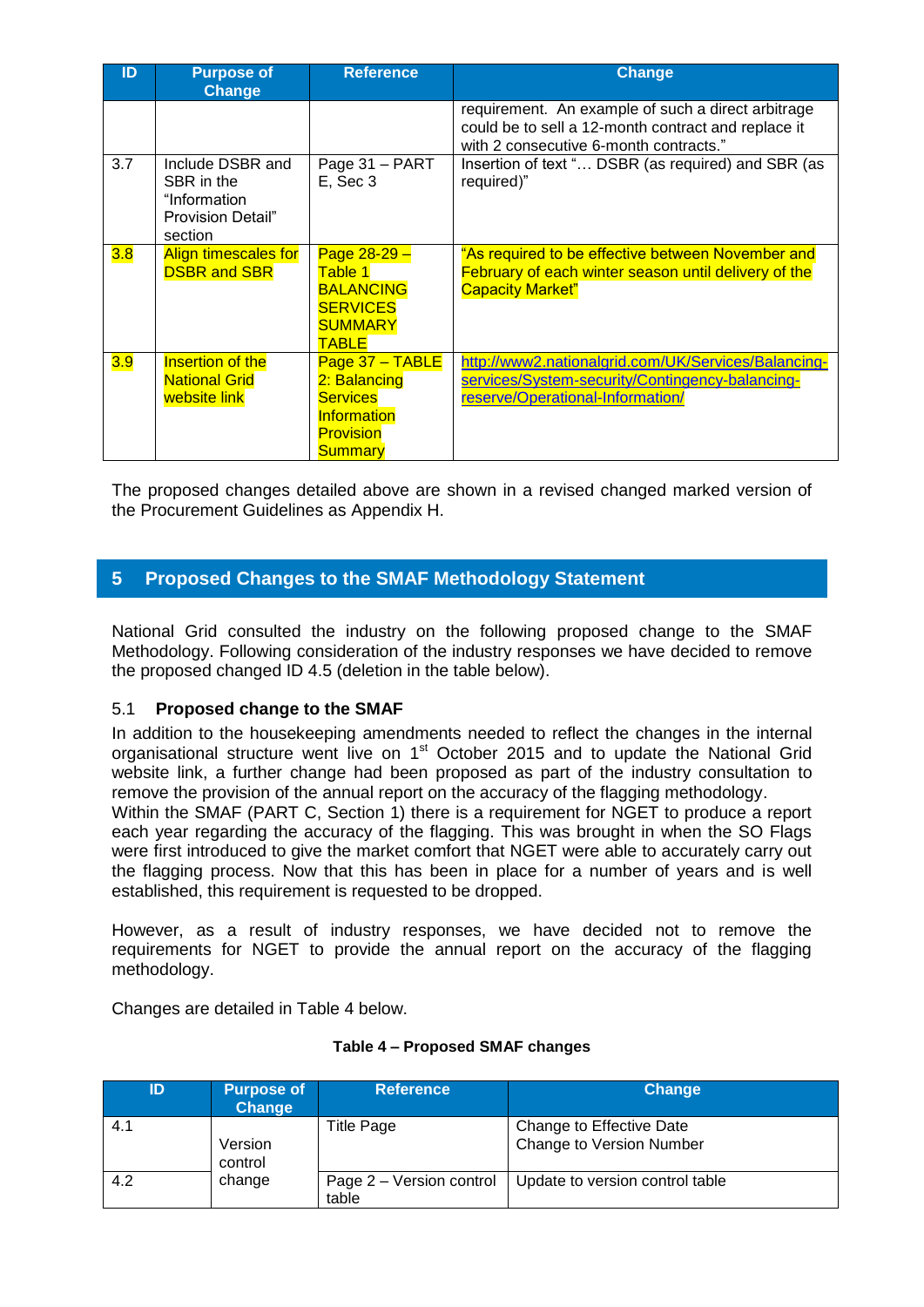| ID  | <b>Purpose of</b><br><b>Change</b> | <b>Reference</b>            | <b>Change</b>                                                                                                                                                                               |
|-----|------------------------------------|-----------------------------|---------------------------------------------------------------------------------------------------------------------------------------------------------------------------------------------|
| 4.3 | Text<br>formatting                 | Page 3                      | <b>Text formatted</b>                                                                                                                                                                       |
| 4.4 | Update<br>contact<br>details       | Page 4                      | Deletion of text "Commercial Frameworks"<br>and insertion of text "Market Change"                                                                                                           |
| 4.5 | Drop the<br>requirement            | PART C, Sec<br>Page 13<br>4 | Deletion of the text "In order to provide<br>continued confidence to the industry,<br>National Grid will report annually, as a<br>minimum, on the accuracy of the flagging<br>methodology." |

The proposed changes detailed above are shown in a revised changed marked version of the SMAF as Appendix I.

# <span id="page-15-0"></span>**6 Proposed Changes to the BPS Statement**

National Grid consulted the industry on the following proposed change to the BPS Methodology.

# 6.1 **Proposed change to the BPS**

A few housekeeping amendments were needed to reflect the changes in the internal organisational structure went live on 1<sup>st</sup> October 2015 and to update the National Grid website link.

Changes are detailed in Table 5 below.

| ID  | <b>Purpose of</b><br><b>Change</b> | <b>Reference</b>                  | Change                                                                                 |
|-----|------------------------------------|-----------------------------------|----------------------------------------------------------------------------------------|
| 5.1 | Version<br>control                 | <b>Title Page</b>                 | Change to Effective Date<br>Change to Version Number                                   |
| 5.2 | change                             | Page 2 - Version control<br>table | Update to version control table                                                        |
| 5.3 | Update NG<br>website link          | Page 2, Page 7                    | Deletion of the old National Grid website link<br>and insertion of the up to date link |
| 5.4 | Update<br>contact<br>details       | Page 2                            | Deletion of text "Commercial Frameworks"<br>and insertion of text "Market Change"      |

# **Table 5 – Proposed changes to the BPS**

The proposed changes detailed above are shown in a changed marked version of the BPS attached as Appendix E.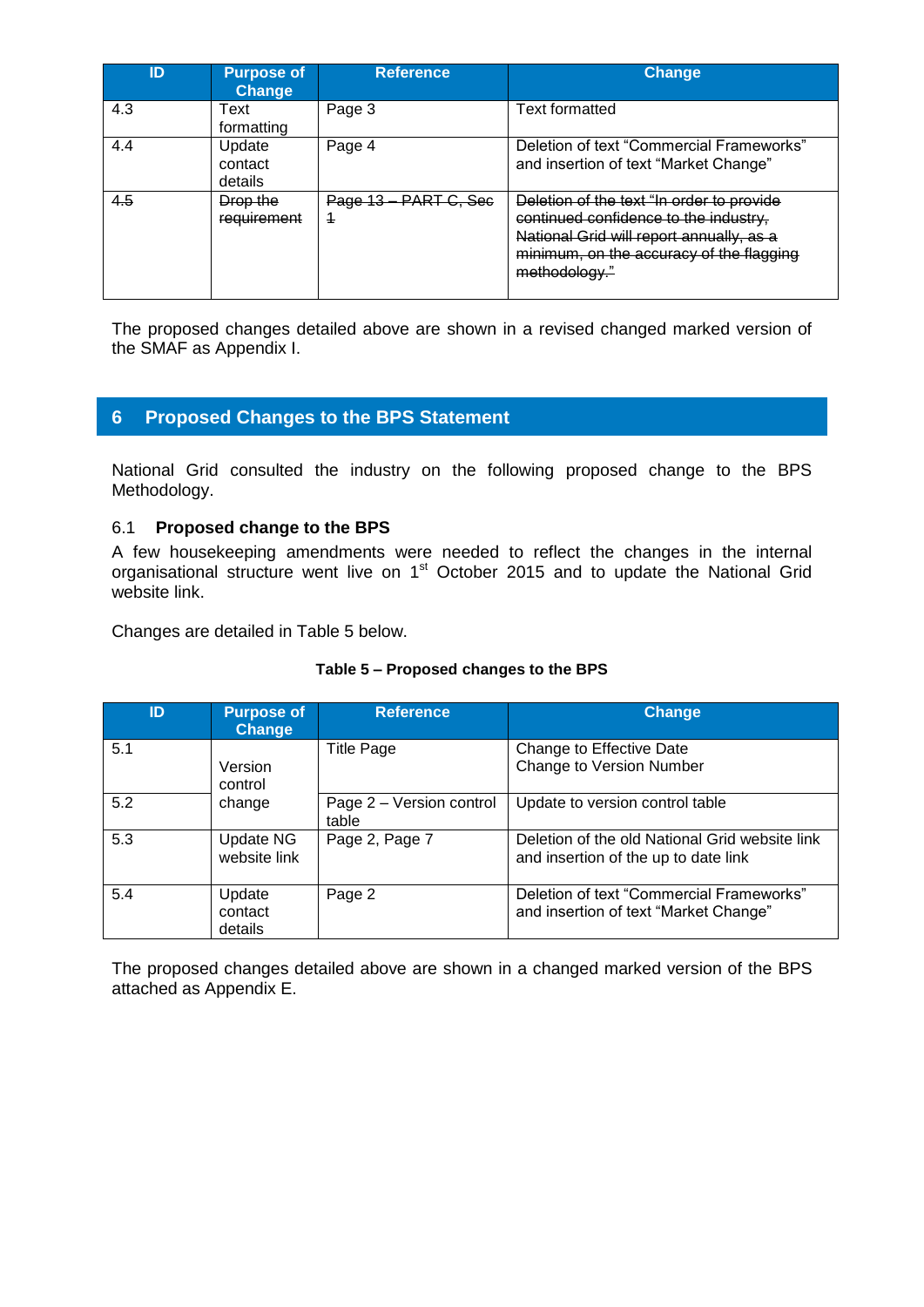# <span id="page-16-0"></span>**7 Proposed Recommendations**

National Grid notes the responses given by the Industry to the proposed changes to the C16 Statements and has carefully considered each of the responses to the changes proposed by National Grid within the C16 consultation. National Grid has provided its views in relation to the responses received in the relevant sections above.

Following industry consultation, National Grid now presents to the Authority for consideration revised versions of the C16 Statements supporting: (i) changes to the Procurement Guidelines document, (ii) general changes as part of the review process, in particular housekeeping amendments to the contact details and the National Grid website link.

The Authority is invited either to approve either all the proposed changes or one or more of them based on the assigned 'ID' reference number.

The revised versions of the C16 Statements recommended for approval incorporate both the revisions originally proposed by National Grid in the C16 consultation and the changes to these revisions as a result of the C16 consultation. These revised versions of the C16 Statements are included as Appendices A, B, E, H and I.

If the Authority does not approve any of the proposed changes to the C16 Statements, the existing versions will remain in place. Subject to approval by the Authority, the proposed changes will become effective from 1<sup>st</sup> April 2016.